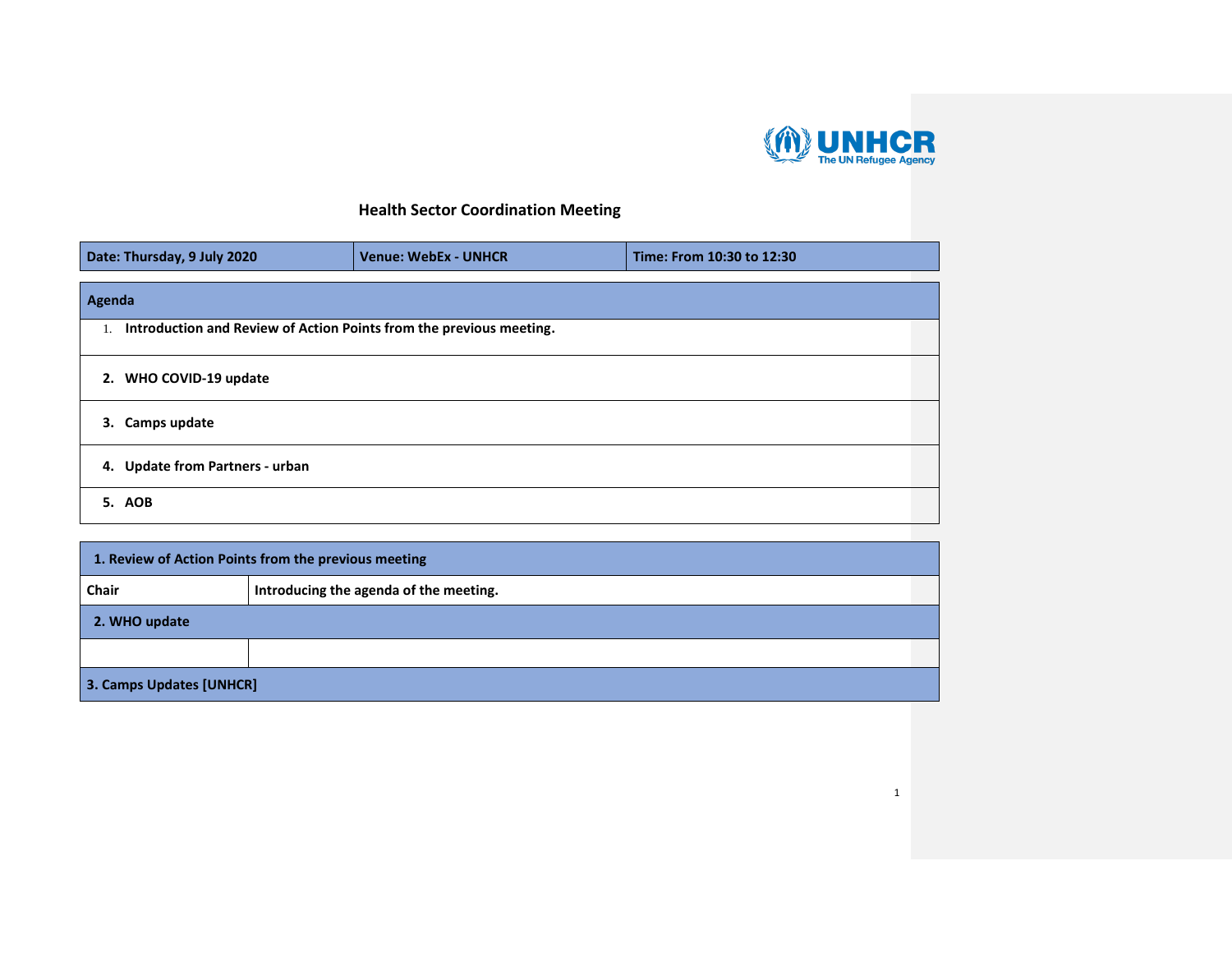| <b>UNHCR</b>                                                              | The Agenda of the Fifth Health Sector virtual meeting was focused on the COVIID-19. Health Sector Chair briefed<br>participants on the progress made on the previous meeting action points:                                                                                                                                                                                           |
|---------------------------------------------------------------------------|---------------------------------------------------------------------------------------------------------------------------------------------------------------------------------------------------------------------------------------------------------------------------------------------------------------------------------------------------------------------------------------|
|                                                                           | Sector Chair shared the Oxford application Completed<br>$\bullet$<br>WHO to share the guidelines of gradual return to work completed<br>UNFPA to share RNA Final report Pending<br>٠<br>IOM to share update Correct information/Figures on TBA Completed<br>$\bullet$<br>Dr. Adam provided an update as per 30 June 2020 on the Total number of registered Refugees an Asylum seekers |
|                                                                           | in Jordan: 747967.                                                                                                                                                                                                                                                                                                                                                                    |
| <b>Syrian Refugees</b>                                                    | Total registered: 657960. new registered<br>٠                                                                                                                                                                                                                                                                                                                                         |
| <b>IRAQIS</b>                                                             | Total registered 66400<br>٠                                                                                                                                                                                                                                                                                                                                                           |
| <b>Registered POCs and</b><br>Asylum<br>seekers(excluding SYR<br>and IRQ) | Total registered 23,162<br>٠                                                                                                                                                                                                                                                                                                                                                          |
| Yemeni Refugees                                                           | registered 14727<br>٠                                                                                                                                                                                                                                                                                                                                                                 |
| <b>Sudanese Refugees</b>                                                  | Sudanese registered.6000<br>٠                                                                                                                                                                                                                                                                                                                                                         |
| <b>Somali Refugees</b>                                                    | 746 registered Somali<br>٠                                                                                                                                                                                                                                                                                                                                                            |
| <b>Other Nationality</b>                                                  | 1609 registered<br>٠                                                                                                                                                                                                                                                                                                                                                                  |
| <b>Total of others</b>                                                    | Registered: 23161<br>٠                                                                                                                                                                                                                                                                                                                                                                |
| <b>Total of all non-Syrian</b>                                            | Registered 90000<br>٠                                                                                                                                                                                                                                                                                                                                                                 |
|                                                                           |                                                                                                                                                                                                                                                                                                                                                                                       |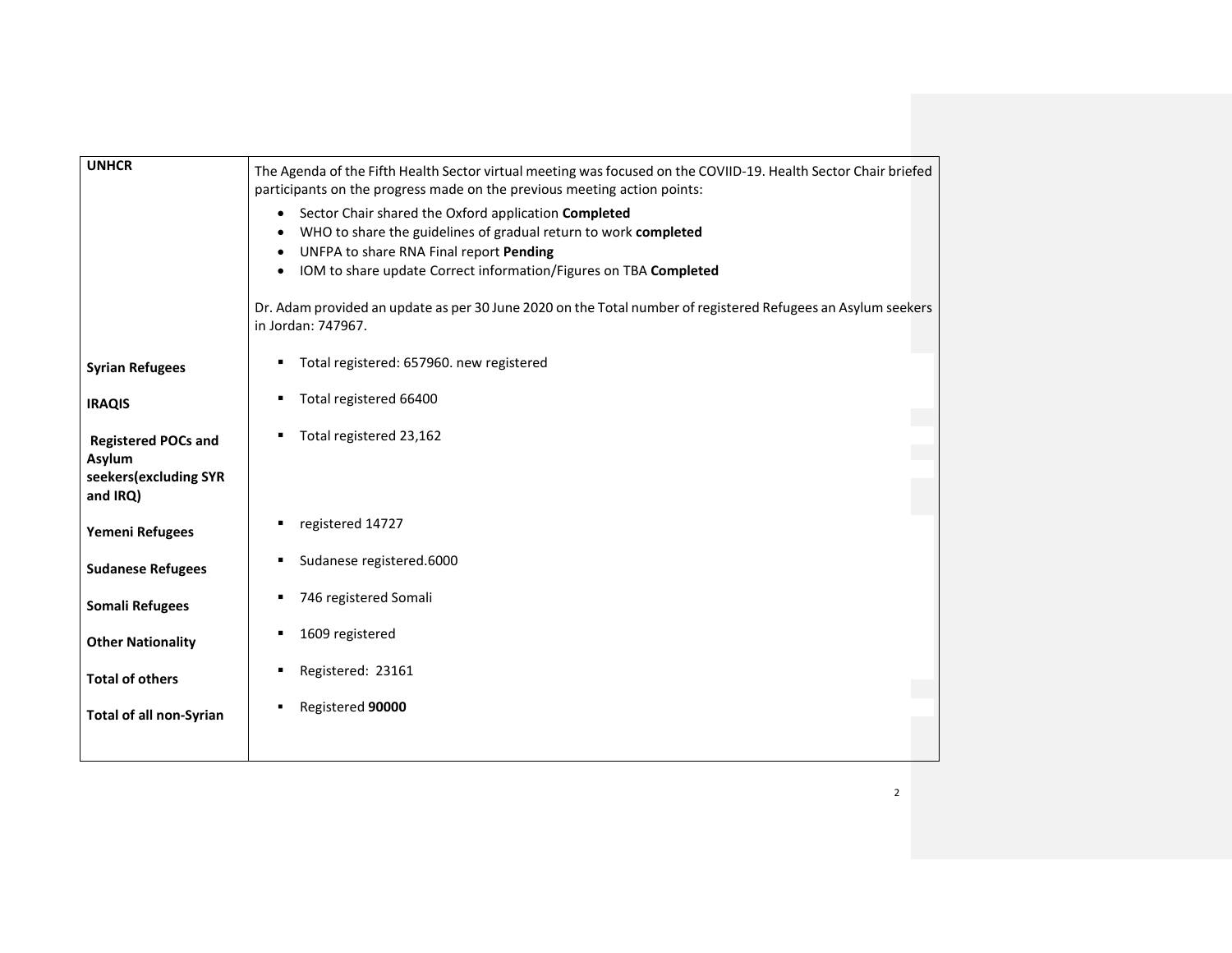|                                            | • The Prime Minster approved the inclusion of non-Syrian refugees into the national health nsystem at                                                                                                                                                                                                                                                                  |
|--------------------------------------------|------------------------------------------------------------------------------------------------------------------------------------------------------------------------------------------------------------------------------------------------------------------------------------------------------------------------------------------------------------------------|
| <b>Zaatri and Azraq Camps</b>              | non-insured Jordanian rate<br>Recent Letter from Minster of Florigen Affairs to all ministries that every Syrian refugee with expired<br>$\bullet$                                                                                                                                                                                                                     |
|                                            | refugee certificate can access the MOH services until the end of 2020                                                                                                                                                                                                                                                                                                  |
|                                            | Zaatari                                                                                                                                                                                                                                                                                                                                                                |
|                                            | Situation in the camp is stable, in terms of regular activities there is progressive return into normal and                                                                                                                                                                                                                                                            |
|                                            | planning with partner to get back to working with full capacity.                                                                                                                                                                                                                                                                                                       |
|                                            | In terms of the preparation to respond for Covid-19. two inpatient treatment centers COVID-19 have<br>$\bullet$<br>been established in Zaatri and Azraq camps. MSF is part of the response team and have completed the                                                                                                                                                 |
|                                            | construction of their facility and ready to use.                                                                                                                                                                                                                                                                                                                       |
|                                            | MoH successfully collected 400 random tests in Zaatrai127 for INGOS staff. including the basecamp,<br>public area, SRAD compound, malls, clinics/hospital and all the villages. All of them were negative. Two<br>teams composed of 12 doctors 6 in each camp Zaatari and Azraq were trained to support MOH in taking<br>the PCR-SWAPING testing in Zaatari and Azraq. |
|                                            | Communication with local communities and Awareness sessions is continued on social distance self-<br>hygiene, thermal screening for people who entered the camps etc                                                                                                                                                                                                   |
|                                            | • EMPHENT Conducted two training workshops in collaboration with MOH vaccine campaign on (Hepatitis<br>A).                                                                                                                                                                                                                                                             |
|                                            | Azrag                                                                                                                                                                                                                                                                                                                                                                  |
|                                            | • IMC is the UNHCR partner who will take the lead of treatment in the camp. The treatment facility is under<br>preparation with the capacity of 50 beds expendable if needed. and the equipment procurements under<br>way                                                                                                                                              |
| Continue working on<br>Berm updates/Rukban | • MOH was doing Avery active surveillance and took Swaps from the two camps. Two days ago, there was<br>camping where they collected 700. Communication with local communities and Awareness sessions is<br>continued on social distance self-hygiene etc                                                                                                              |
| <b>Financial situation</b>                 | <b>NA</b>                                                                                                                                                                                                                                                                                                                                                              |
|                                            | <b>NA</b>                                                                                                                                                                                                                                                                                                                                                              |
| <b>Activity Info</b>                       |                                                                                                                                                                                                                                                                                                                                                                        |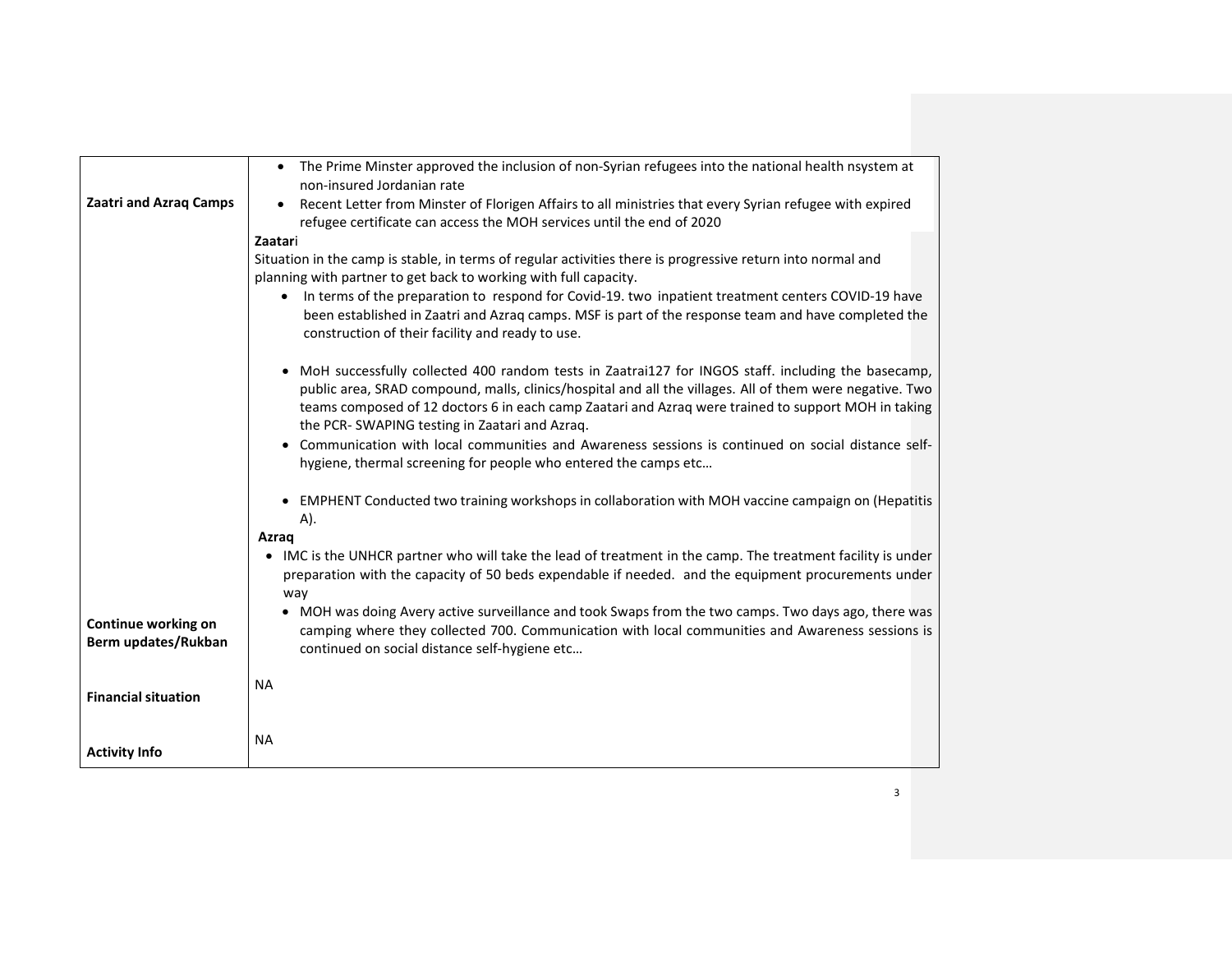|                         | Inter-Agency coordination colleague -UNHCR provided an update on the activity info data platform<br>1-The PLAN database has been re-opened several times in order to let partners/sectors enter their sector<br>matrices records in the database. We cannot keep re-opening the database as it prevents us from performing<br>our monitoring and reporting.<br>Now the PLAN database is closed, and we can only re-open it for one week after ISWG have discussed<br>with sectors/partners to have the final planning figures and are ready to enter them in ActivityInfo<br>We are planning to build the 2020 sector dashboards but it's impossible to do so if we don't have stable<br>planning figures to monitor the response from.<br>2- Discrepancy between Sector Matrices (SM) and ActivityInfo (AI)<br>We are still noticing significant difference between what was planned and what was entered for as<br>$\bullet$<br>planning figures. Monitoring the response under these circumstances is just difficult and needs to resolve<br>3- Monitoring Database<br>We are still receiving requests to extend the deadlines for the database while the monthly reporting<br>needs to resume its normal pace with meeting the deadline so that we can produce the required<br>reporting at the country and regional levels. |  |
|-------------------------|----------------------------------------------------------------------------------------------------------------------------------------------------------------------------------------------------------------------------------------------------------------------------------------------------------------------------------------------------------------------------------------------------------------------------------------------------------------------------------------------------------------------------------------------------------------------------------------------------------------------------------------------------------------------------------------------------------------------------------------------------------------------------------------------------------------------------------------------------------------------------------------------------------------------------------------------------------------------------------------------------------------------------------------------------------------------------------------------------------------------------------------------------------------------------------------------------------------------------------------------------------------------------------------------------------------------------------|--|
| <b>TowAction Points</b> | WHO to share health sector WG an update on the new export application modality PPT (COMO)                                                                                                                                                                                                                                                                                                                                                                                                                                                                                                                                                                                                                                                                                                                                                                                                                                                                                                                                                                                                                                                                                                                                                                                                                                        |  |
|                         | 1. Update from Partners - urban                                                                                                                                                                                                                                                                                                                                                                                                                                                                                                                                                                                                                                                                                                                                                                                                                                                                                                                                                                                                                                                                                                                                                                                                                                                                                                  |  |
| <b>WHO</b>              | <b>Update on COVID-19</b><br>• Updated on COVID-19: WHO Director General mentioned we are experience global different situation<br>where the pandemic is accelerating ad still a long way to get through it. Global number of confirmed cases<br>is more than elven million and five hundred with more than Half million of dead cases, the breakdown of<br>the death cases occurred: 100000 Amiricas:30000 south Asia, 20000 Mediterian.1500 Africa and 2000 in<br>the pacific. Figure situation in Jordan;                                                                                                                                                                                                                                                                                                                                                                                                                                                                                                                                                                                                                                                                                                                                                                                                                     |  |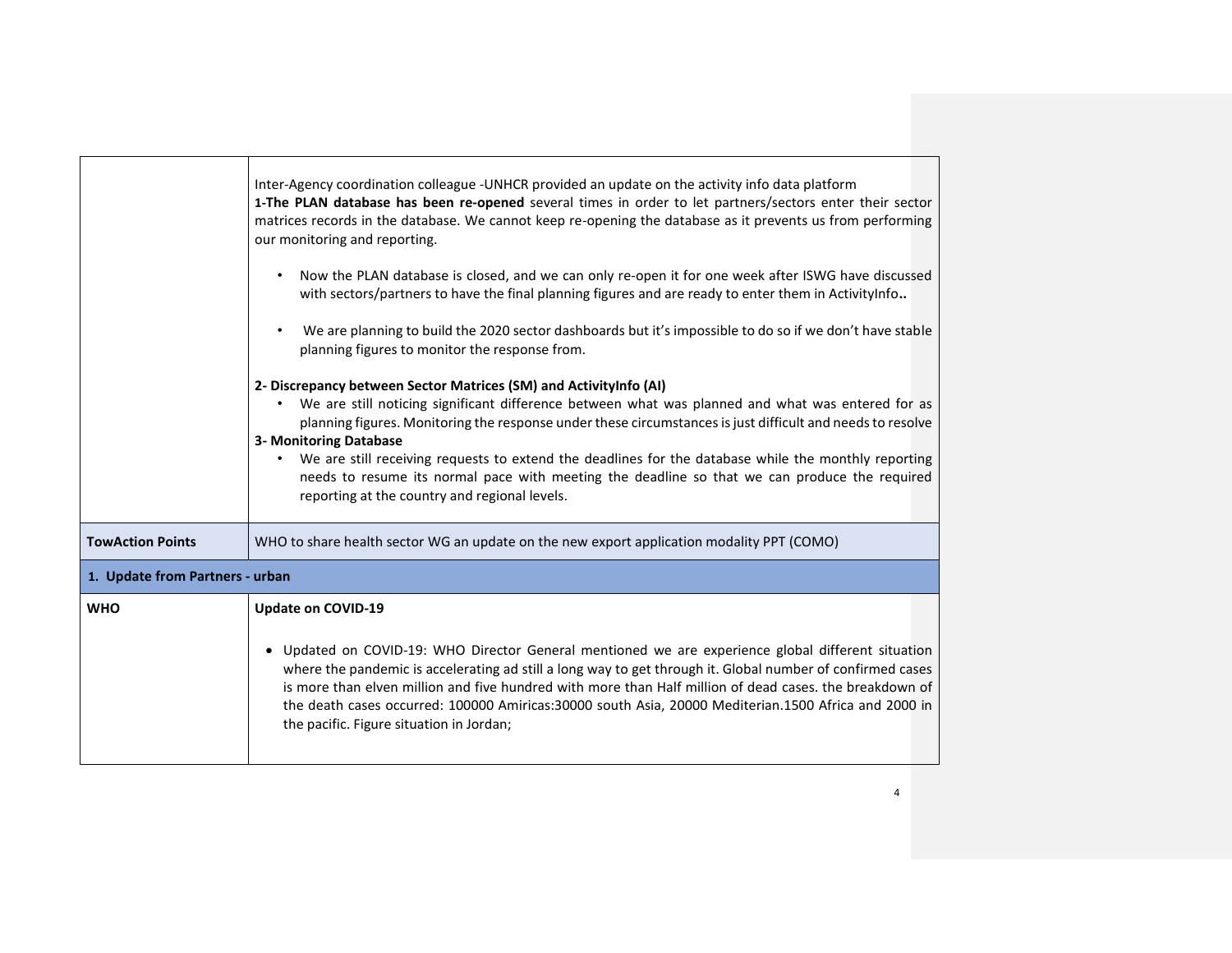| <b>UNICEF</b>        | • Countries ranked with significant increase in confirmed cases: Highest USA, Brazil and India they reported<br>more than 100000 cases in the past ten days followed by Latin America (Buru, Argentina, chili, Mexico<br>Colombia, Federal Russia, Africa central and south Africa and Pacific.<br>• The region continued in recording confirmed cases and the highest is Saudi Arabia, Iran, Iraq, Pakistan and<br><b>Egypt and Palestine</b><br>• Jordan has responded very effectively to the pandemic since the crises MOH adopted health response<br>preparedness plan with focused on nine pillars. Partners and MOH are focussing on pillar tow and nine<br>• Jordan recorded in total 1160 confirmed cases, ten deaths, 9069 recovery cases and 190 positive case all<br>are hospitalized.<br>• Joran increases its testing capacity from 1 <sup>st</sup> July MOh is conducting, more than 5003 PCR tests<br>• Confirmed Cases in the past 8 days ranged between 0 -14 for those who are fetched at the border 9Truck<br>divers or people arrived in Jordan and in quarantine)<br>• Local cases ranged from 0-3<br>• WHO launched new guidelines pharmaceutical and non pharamtical on how to response to Covid-19 advise<br>partners to go through them.<br>No update. |
|----------------------|----------------------------------------------------------------------------------------------------------------------------------------------------------------------------------------------------------------------------------------------------------------------------------------------------------------------------------------------------------------------------------------------------------------------------------------------------------------------------------------------------------------------------------------------------------------------------------------------------------------------------------------------------------------------------------------------------------------------------------------------------------------------------------------------------------------------------------------------------------------------------------------------------------------------------------------------------------------------------------------------------------------------------------------------------------------------------------------------------------------------------------------------------------------------------------------------------------------------------------------------------------------------------------|
| <b>Action points</b> |                                                                                                                                                                                                                                                                                                                                                                                                                                                                                                                                                                                                                                                                                                                                                                                                                                                                                                                                                                                                                                                                                                                                                                                                                                                                                  |
|                      | Subsector Working Groups - Reproductive Health (UNFPA), Mental Health (IMC/WHO), Nutrition (Save the Children Jordan/UNICEF),<br>Community Health Platform (MEDAIR/IRD, Cash for Health (UNHCR)                                                                                                                                                                                                                                                                                                                                                                                                                                                                                                                                                                                                                                                                                                                                                                                                                                                                                                                                                                                                                                                                                  |
| <b>UNHCR</b>         | UNHCR urban activities is exculsevely limtted for the Primary Health Care provided by our<br>$\bullet$<br>implementing partner Caritas we are following specific business continuity plan post the opening of<br>Clinical services, Caritas is adopting an appointment methodology for accepting patients in the clinic and<br>specific mechanisms are taken to minimise the crowdness and contact. All activities are back to normal.<br>Downsize of the patient in the clinics. Distributing NCD medications for three months.<br>Based on Technical response team we have TOT identified for IOYCF and C-MAM. Kick of meeting was<br>held last week with the trainer to plan the way forward.                                                                                                                                                                                                                                                                                                                                                                                                                                                                                                                                                                                 |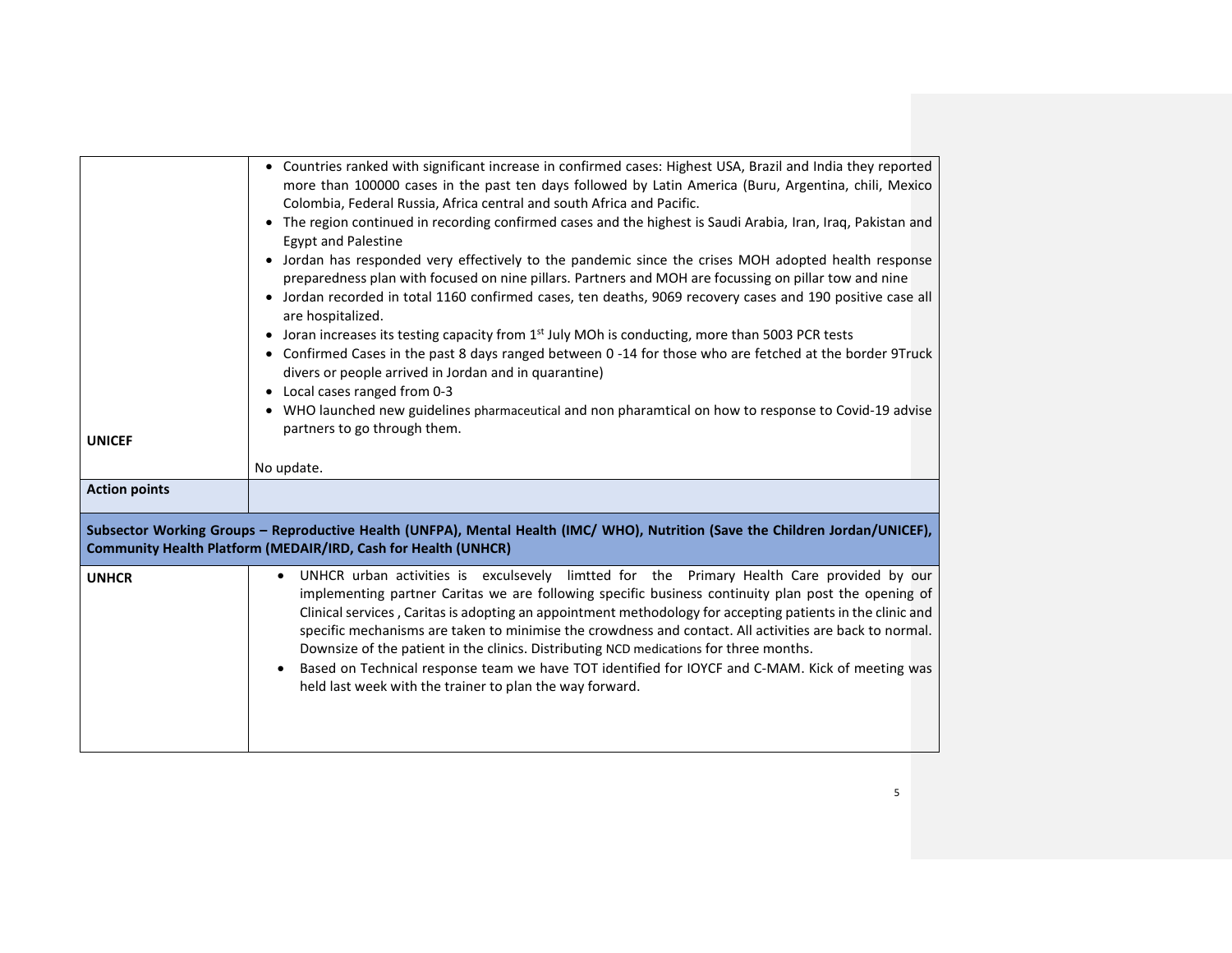| <b>RH /SGBV (UNFPA)</b>  | UNHCR officer provided an update on CASH for Health sub-working group. After the new Government<br>policy of including non-Syrian refugees under the MOH facilities services under same rate of Jordanian.<br>UNHCR started the preparation of integrating of non- Syrian under its primary and secondary health<br>services and hospitalisation under CASH for Health programme.<br>By the end of June 922 cases were served with the amount of 331000 JOD.<br>$\bullet$<br>Different prices of same services are challenge for some partners. |                      |
|--------------------------|-------------------------------------------------------------------------------------------------------------------------------------------------------------------------------------------------------------------------------------------------------------------------------------------------------------------------------------------------------------------------------------------------------------------------------------------------------------------------------------------------------------------------------------------------|----------------------|
|                          | UNFPA Supporting National Women Health Care Center to initiate and mange SRH Hot line<br>$\bullet$<br>UNFPA recruited a consultant to assess the partners ability to respond to the calls and needs<br>To conduct bilateral meeting with IRC and JHAS in Zaatari and Azraq to discuss RH remote services and<br>$\bullet$<br>delivery services.                                                                                                                                                                                                 |                      |
|                          | • They have initiated the procurement for the infrastructure for the ARGY and agreed on the modality the                                                                                                                                                                                                                                                                                                                                                                                                                                        | Commented [AMK1]: ?? |
|                          | report will be on how the modality will be and will be share with the RH and Health WGs.                                                                                                                                                                                                                                                                                                                                                                                                                                                        |                      |
|                          | RH Sub-WG meeting was held last month and two presentations presented one on the SGBV 2019 annual<br>$\bullet$<br>report. The second one was on the Youth Compact and the inclusion of Youth in Humanitarian                                                                                                                                                                                                                                                                                                                                    |                      |
|                          | RH is harmonizing all IECT message to youth and to agree on one message to all partners to be printed<br>and disseminated to all partners.                                                                                                                                                                                                                                                                                                                                                                                                      |                      |
|                          | UNFPA with support of RH sub -WG is finalizing the new guidelines in responding to Covid19 in SR it will<br>be an agenda item for next WG meeting and will be shared in advance to be endorsed in the meeting                                                                                                                                                                                                                                                                                                                                   |                      |
| <b>IMC</b>               | IMC business get into normal.<br>Witnessing urban increase of the number of patients who attended to the maternity facilities (ANC PNC)                                                                                                                                                                                                                                                                                                                                                                                                         |                      |
|                          | and IMC is trying to manage the increase                                                                                                                                                                                                                                                                                                                                                                                                                                                                                                        |                      |
|                          | In the process of sending 1000 messages on family planning in Irbid facility and another 1000 will go<br>Next week                                                                                                                                                                                                                                                                                                                                                                                                                              |                      |
| <b>Save the Children</b> | Save the Children are continuing their works inside Zaatari camp under UNHCR Umbrella;<br>supporting IMC in delivering the NCDs medication for patient homes to avoid the congestion at the<br>clinics.                                                                                                                                                                                                                                                                                                                                         |                      |
|                          | Supporting MSF in conducting FGD in the Zaatari Camps                                                                                                                                                                                                                                                                                                                                                                                                                                                                                           |                      |
|                          |                                                                                                                                                                                                                                                                                                                                                                                                                                                                                                                                                 |                      |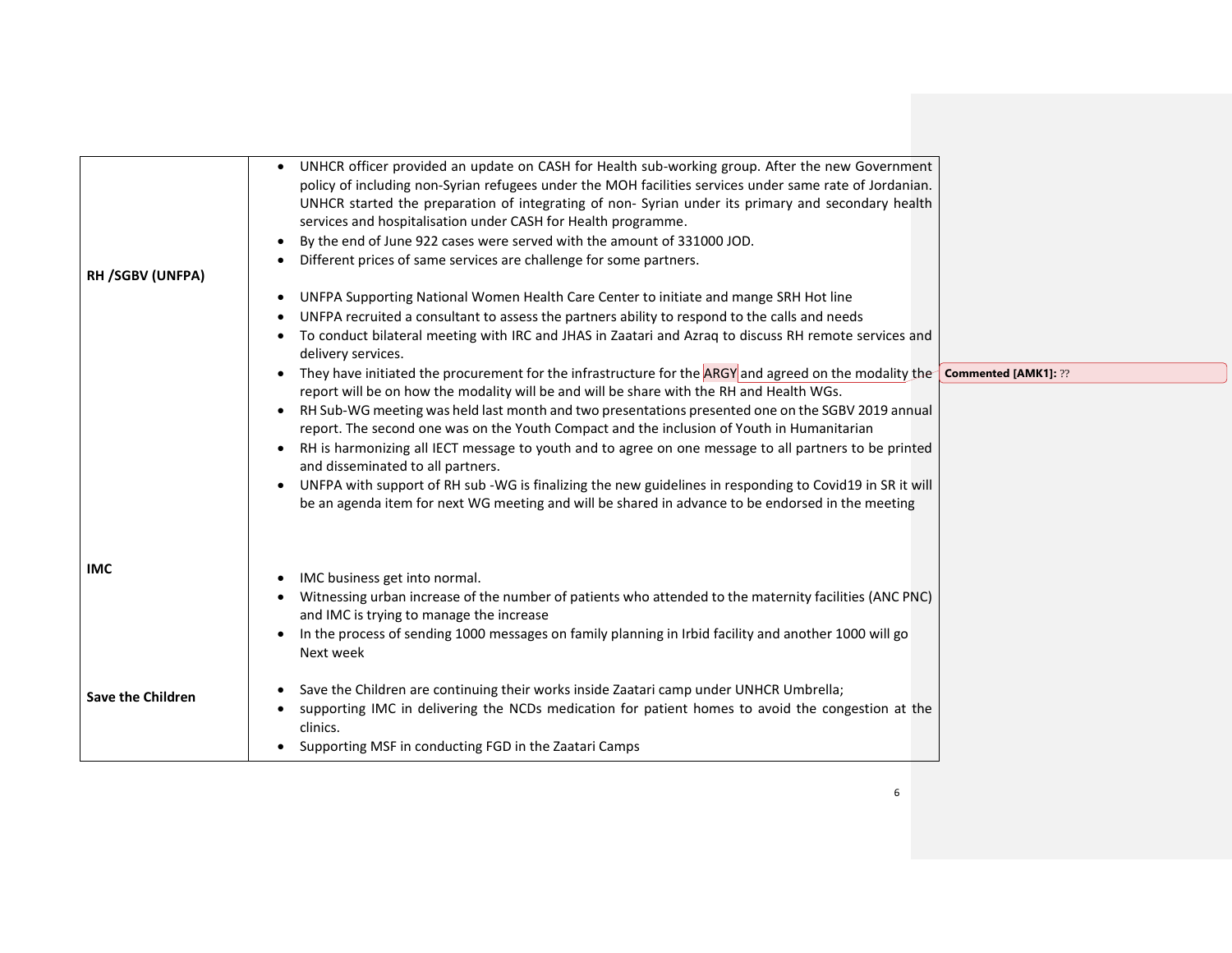| Caritas<br><b>MSF</b><br><b>UPP</b> | Reopening all Caritas clinics since June and from July working will full capacity and are functioning<br>normally based on appointment system.<br>One training workshops was conducted for the Caritas staff on Covid-19 Infection control and<br>prevention.<br>Planning for the second round of supporting the NCD patients.<br><b>NA</b>                                                                                                                                                                                                                                                                                                                                                                                                                                                                                                                                                                                                                                                                                                                                                      |
|-------------------------------------|--------------------------------------------------------------------------------------------------------------------------------------------------------------------------------------------------------------------------------------------------------------------------------------------------------------------------------------------------------------------------------------------------------------------------------------------------------------------------------------------------------------------------------------------------------------------------------------------------------------------------------------------------------------------------------------------------------------------------------------------------------------------------------------------------------------------------------------------------------------------------------------------------------------------------------------------------------------------------------------------------------------------------------------------------------------------------------------------------|
| <b>IRC</b>                          | <b>NA</b>                                                                                                                                                                                                                                                                                                                                                                                                                                                                                                                                                                                                                                                                                                                                                                                                                                                                                                                                                                                                                                                                                        |
| <b>MEDAIR (CH platform)</b>         | Continue providing delivery services in the camps and urban areas including RH services.<br>$\bullet$<br>Continued Coordination with MOH of reopening all their health facilities<br>Continued receiving referral cases from MOH.IRC will provide Support to MOH such as infrastructures<br>and capacity building.<br>New project to support 12 MOH health facilities the assessment for selection has been completed<br>Supporting extremely emergency cases in Irbid hospital.<br>IRC Will approach UNHCR to establish criteria of the inclusion of non-Syrian refuges in the IRC services<br>Medair Continued with their cash for health for project;<br>Medair revived new fund from OCHA with the amount of 300000 \$US for CASH for Health. They expanded<br>the geographic coverage and included Madaba, Balqa and Jarash. NCD patients and non-Syrian as well.<br>They will reach 100 hundred beneficiaries.<br>Conducting virtual awareness sessions waiting for the government approval to resume the field visits.<br>Reopen the referral with the support of UNHCR later this month. |
| <b>JPS</b>                          | JPS maintained referral system and continue providing lifesaving services;<br>$\bullet$<br>Supporting Syrian refugees and Jordanian through the new fund received form OCHA. The project<br>provides: first aid support and hygiene kits.<br>Another fund received from US Agency to support the MoH clinics/Hospitals/PPE<br>Providing hygiene kits to refugees<br>$\bullet$                                                                                                                                                                                                                                                                                                                                                                                                                                                                                                                                                                                                                                                                                                                    |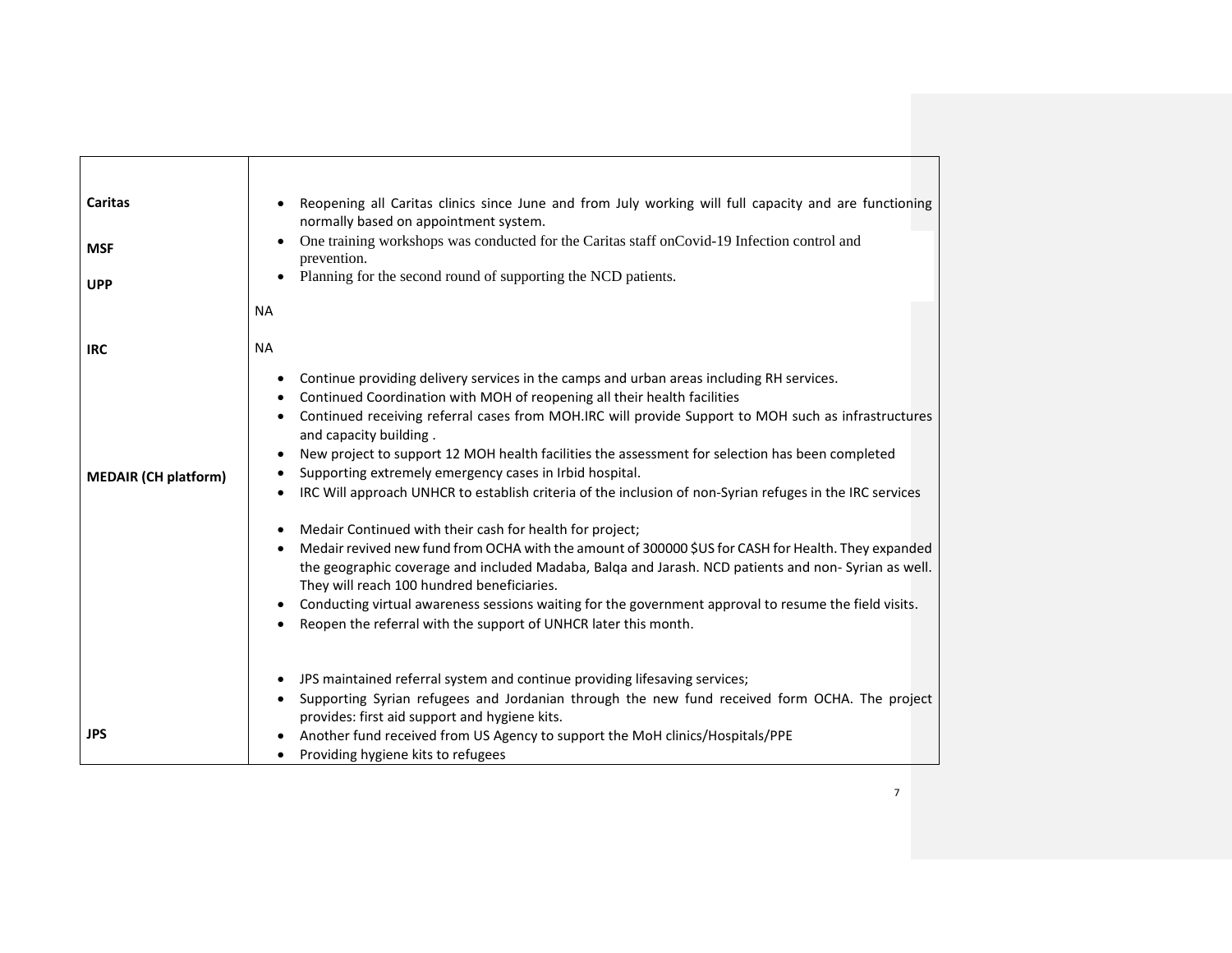|                                  | Providing CASH assistance for Syrian refugees and non-Syrian<br>$\bullet$                                                                                                                                 |
|----------------------------------|-----------------------------------------------------------------------------------------------------------------------------------------------------------------------------------------------------------|
| <b>TDH Italy</b>                 | Launching new Sahtac App to track COVID-19 confirmed cases in collaboration with RAHAS. And MoH.<br>$\bullet$                                                                                             |
|                                  |                                                                                                                                                                                                           |
|                                  | No update.                                                                                                                                                                                                |
|                                  |                                                                                                                                                                                                           |
| <b>Qatari Red Crossant</b>       | No update.                                                                                                                                                                                                |
| Deligation in Zataari            |                                                                                                                                                                                                           |
|                                  |                                                                                                                                                                                                           |
|                                  | <b>NA</b>                                                                                                                                                                                                 |
|                                  | Witnessing an increase in the number of stress cases and no increase in mental disorder cases.<br>$\bullet$                                                                                               |
| La Chaîne de l'Espoir            | We are implementing Mental health services, the work as usual in all clinics<br>$\bullet$                                                                                                                 |
|                                  | MPHSS held their meeting end of last month where they hosted webinar, WHO and presented on how<br>$\bullet$                                                                                               |
|                                  | to continue providing mental health services and how to prioritise phyco-Social activities and how to<br>maintain protection measure. Another webinar by CVT last week where they presented mental health |
| <b>Mental Health</b>             | and SGBV.<br>٠                                                                                                                                                                                            |
|                                  | Advising actors to provide 3 months medication stock                                                                                                                                                      |
| <b>Nutrition</b><br>(Save<br>the |                                                                                                                                                                                                           |
| Children                         | <b>NA</b>                                                                                                                                                                                                 |
| Jordan/IMCC/UNICEF)              |                                                                                                                                                                                                           |
|                                  |                                                                                                                                                                                                           |
| <b>Mercy Corps</b>               | <b>NA</b>                                                                                                                                                                                                 |
| HI                               |                                                                                                                                                                                                           |
|                                  | No Update                                                                                                                                                                                                 |
| <b>IOM</b>                       |                                                                                                                                                                                                           |
|                                  | <b>NA</b>                                                                                                                                                                                                 |
| <b>IOCC</b>                      |                                                                                                                                                                                                           |
| <b>Blumont</b>                   | Recently No Health Activities implemented by Blumont in the urban setting areas due to the expired of                                                                                                     |
|                                  | USA (ABT fund)                                                                                                                                                                                            |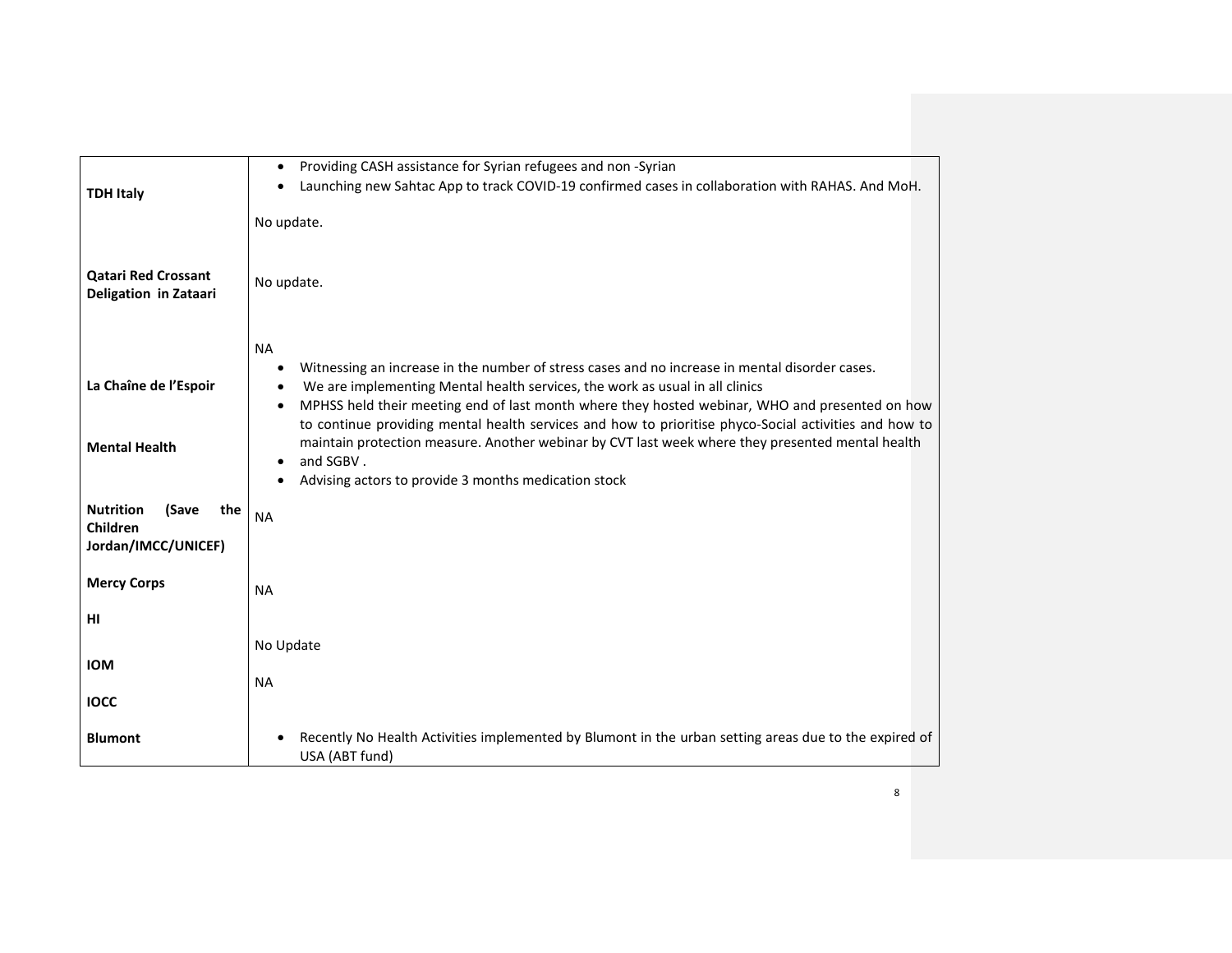|                       | Proceeding along with UNHCR funded project community Based Protection (CBP) at Zsatari Camp.<br>$\bullet$                                                                      |
|-----------------------|--------------------------------------------------------------------------------------------------------------------------------------------------------------------------------|
| <b>EMPHENT</b>        | Working with 30% capacity in Zaatari camp. Community center works from 8:00 am to 3:00 pm seven<br>days/week.                                                                  |
|                       | With the support of UHCR, Blumont have produced washable face mask prototype.<br>$\bullet$                                                                                     |
|                       | In the process of.<br>$\bullet$                                                                                                                                                |
|                       | Under case management during COVIDE-19 we were focusing on the elderly people and people with<br>disability.                                                                   |
|                       | EMPHENT Conducted two training workshops in Zaatari and Azraq Camps In collaboration with MOH<br>$\bullet$<br>vaccine campaign on (Hepatitis A).                               |
|                       | Conducted one day workshop for OXFAM staff in Zaatari on management of Medical Waste<br>٠                                                                                      |
|                       | Health Protection and promotion team adapted educational material to support hypertension<br>management to be used in primary health care centers in Mafraq, Ramtha and Irbid. |
| <b>SAMS</b>           | Conducted one training workshops for the Caritas staff onCovid-19 Infection control and prevention.                                                                            |
|                       |                                                                                                                                                                                |
|                       |                                                                                                                                                                                |
|                       | No update                                                                                                                                                                      |
|                       |                                                                                                                                                                                |
|                       |                                                                                                                                                                                |
|                       |                                                                                                                                                                                |
|                       |                                                                                                                                                                                |
| <b>RHAS</b>           |                                                                                                                                                                                |
| <b>Help Age</b>       |                                                                                                                                                                                |
| <b>Islamic Relief</b> |                                                                                                                                                                                |
|                       | No update                                                                                                                                                                      |
|                       | No update                                                                                                                                                                      |
|                       |                                                                                                                                                                                |